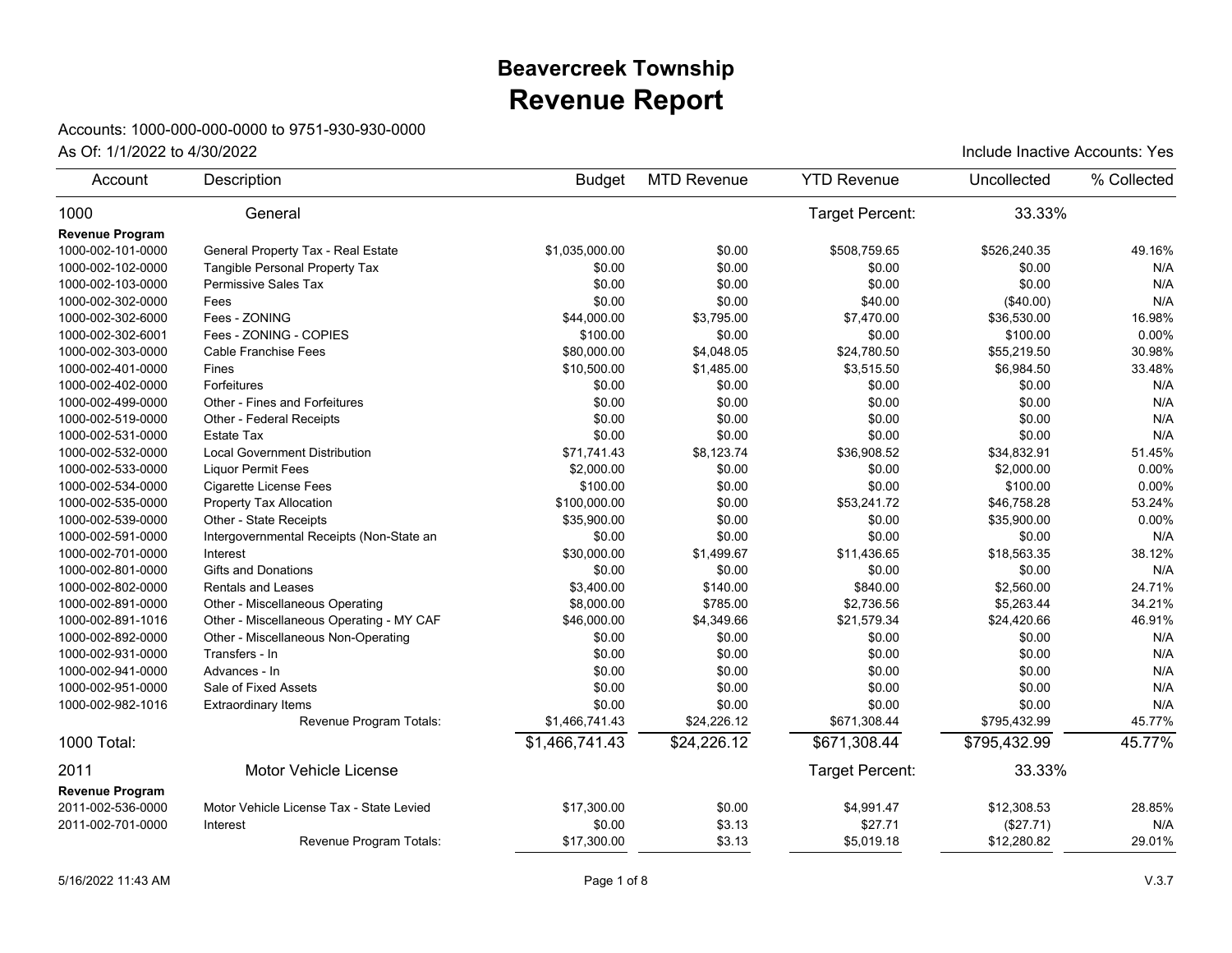| As Of: 1/1/2022 to 4/30/2022<br>Description<br>Account<br><b>Budget</b><br><b>MTD Revenue</b><br>2011 Total:<br>\$3.13<br>\$17,300.00<br>2021<br>Gasoline<br><b>Revenue Program</b><br>2021-002-537-0000<br>\$139,500.00<br>Gasoline Tax<br>\$12,468.20<br>2021-002-539-0000<br>Other - State Receipts<br>\$0.00<br>\$0.00<br>2021-002-701-0000<br>\$500.00<br>\$31.51<br>Interest<br>Revenue Program Totals:<br>\$140,000.00<br>\$12,499.71<br>\$12,499.71<br>2021 Total:<br>\$140,000.00                                                                                                                                                                                                                                                                                                                                                                                                                | <b>YTD Revenue</b><br>\$5,019.18<br>Target Percent:<br>\$55,841.93<br>\$0.00<br>\$280.32<br>\$56,122.25<br>\$56,122.25<br>Target Percent:<br>\$638,580.12<br>\$0.00<br>\$350.00<br>\$62,569.56<br>\$0.00 | Uncollected<br>\$12,280.82<br>33.33%<br>\$83,658.07<br>\$0.00<br>\$219.68<br>\$83,877.75<br>\$83,877.75<br>33.33%<br>\$636,419.88<br>\$0.00<br>\$2,150.00<br>\$37,430.44 | % Collected<br>29.01%<br>40.03%<br>N/A<br>56.06%<br>40.09%<br>40.09%<br>50.08%<br>N/A<br>14.00% |
|-----------------------------------------------------------------------------------------------------------------------------------------------------------------------------------------------------------------------------------------------------------------------------------------------------------------------------------------------------------------------------------------------------------------------------------------------------------------------------------------------------------------------------------------------------------------------------------------------------------------------------------------------------------------------------------------------------------------------------------------------------------------------------------------------------------------------------------------------------------------------------------------------------------|----------------------------------------------------------------------------------------------------------------------------------------------------------------------------------------------------------|--------------------------------------------------------------------------------------------------------------------------------------------------------------------------|-------------------------------------------------------------------------------------------------|
|                                                                                                                                                                                                                                                                                                                                                                                                                                                                                                                                                                                                                                                                                                                                                                                                                                                                                                           |                                                                                                                                                                                                          |                                                                                                                                                                          |                                                                                                 |
|                                                                                                                                                                                                                                                                                                                                                                                                                                                                                                                                                                                                                                                                                                                                                                                                                                                                                                           |                                                                                                                                                                                                          |                                                                                                                                                                          |                                                                                                 |
|                                                                                                                                                                                                                                                                                                                                                                                                                                                                                                                                                                                                                                                                                                                                                                                                                                                                                                           |                                                                                                                                                                                                          |                                                                                                                                                                          |                                                                                                 |
|                                                                                                                                                                                                                                                                                                                                                                                                                                                                                                                                                                                                                                                                                                                                                                                                                                                                                                           |                                                                                                                                                                                                          |                                                                                                                                                                          |                                                                                                 |
|                                                                                                                                                                                                                                                                                                                                                                                                                                                                                                                                                                                                                                                                                                                                                                                                                                                                                                           |                                                                                                                                                                                                          |                                                                                                                                                                          |                                                                                                 |
|                                                                                                                                                                                                                                                                                                                                                                                                                                                                                                                                                                                                                                                                                                                                                                                                                                                                                                           |                                                                                                                                                                                                          |                                                                                                                                                                          |                                                                                                 |
| 2031<br>Road and Bridge                                                                                                                                                                                                                                                                                                                                                                                                                                                                                                                                                                                                                                                                                                                                                                                                                                                                                   |                                                                                                                                                                                                          |                                                                                                                                                                          |                                                                                                 |
| <b>Revenue Program</b><br>2031-002-101-0000<br>General Property Tax - Real Estate<br>\$1,275,000.00<br>\$0.00<br>Tangible Personal Property Tax<br>\$0.00<br>2031-002-102-0000<br>\$0.00<br>Licenses and Permits<br>\$2,500.00<br>\$225.00<br>2031-002-301-0000<br>\$100,000.00<br>\$0.00<br>2031-002-535-0000<br>Property Tax Allocation<br>\$0.00<br>2031-002-539-0000<br>Other - State Receipts<br>\$0.00<br>\$100,000.00<br>\$11,074.59<br>2031-002-590-4999<br>Internal Billing<br>Intergovernmental Receipts (Non-State an<br>\$0.00<br>2031-002-591-0000<br>\$0.00<br>\$0.00<br>\$344.23<br>2031-002-891-0000<br>Other - Miscellaneous Operating<br>Transfers - In<br>\$225,038.63<br>\$0.00<br>2031-002-931-0000<br>Sale of Fixed Assets<br>\$2,100.00<br>\$0.00<br>2031-002-951-0000<br>\$1,704,638.63<br>\$11,643.82<br>Revenue Program Totals:<br>\$1,704,638.63<br>\$11,643.82<br>2031 Total: | \$55,687.84<br>\$0.00<br>\$1,483.49<br>\$225.038.63<br>\$0.00<br>\$983,709.64<br>\$983,709.64                                                                                                            | \$0.00<br>\$44,312.16<br>\$0.00<br>(\$1,483.49)<br>\$0.00<br>\$2,100.00<br>\$720,928.99<br>\$720,928.99                                                                  | 62.57%<br>N/A<br>55.69%<br>N/A<br>N/A<br>100.00%<br>0.00%<br>57.71%<br>57.71%                   |
|                                                                                                                                                                                                                                                                                                                                                                                                                                                                                                                                                                                                                                                                                                                                                                                                                                                                                                           |                                                                                                                                                                                                          |                                                                                                                                                                          |                                                                                                 |
| 2041<br>Cemetery<br><b>Revenue Program</b>                                                                                                                                                                                                                                                                                                                                                                                                                                                                                                                                                                                                                                                                                                                                                                                                                                                                | Target Percent:                                                                                                                                                                                          | 33.33%                                                                                                                                                                   |                                                                                                 |
| 2041-002-301-0000<br>NoDescription<br>\$0.00<br>\$0.00<br>\$14,100.00<br>\$0.00<br>2041-002-302-0000<br>Fees<br>\$0.00<br>2041-002-307-0000<br>NoDescription<br>\$0.00<br>\$0.00<br>\$0.00<br>2041-002-308-0000<br>NoDescription<br>\$0.00<br>\$0.00<br>2041-002-539-0000<br>Other - State Receipts<br>\$0.00<br>\$0.00<br>2041-002-802-0000<br><b>Rentals and Leases</b><br>\$0.00<br>2041-002-804-0000<br>Sale of Cemetery Lots<br>\$6,000.00<br>\$0.00<br>2041-002-891-0000<br>Other - Miscellaneous Operating<br>\$0.00<br>\$0.00<br>\$0.00<br>2041-002-951-0000<br>Sale of Fixed Assets<br>\$0.00<br>Revenue Program Totals:<br>\$20,100.00                                                                                                                                                                                                                                                          | \$0.00<br>\$4,332.00<br>\$0.00<br>\$0.00<br>\$0.00<br>\$0.00<br>\$0.00<br>\$6.37<br>\$0.00<br>\$4,338.37                                                                                                 | \$0.00<br>\$9,768.00<br>\$0.00<br>\$0.00<br>\$0.00<br>\$0.00<br>\$6,000.00<br>(\$6.37)<br>\$0.00<br>\$15,761.63                                                          | N/A<br>30.72%<br>N/A<br>N/A<br>N/A<br>N/A<br>0.00%<br>N/A<br>N/A<br>21.58%                      |
| \$20,100.00<br>\$0.00<br>2041 Total:                                                                                                                                                                                                                                                                                                                                                                                                                                                                                                                                                                                                                                                                                                                                                                                                                                                                      | \$4,338.37                                                                                                                                                                                               | \$15,761.63                                                                                                                                                              | 21.58%                                                                                          |
| Police<br>2191                                                                                                                                                                                                                                                                                                                                                                                                                                                                                                                                                                                                                                                                                                                                                                                                                                                                                            | Target Percent:                                                                                                                                                                                          | 33.33%                                                                                                                                                                   |                                                                                                 |
| <b>Revenue Program</b><br>General Property Tax - Real Estate<br>\$678,000.00<br>\$0.00<br>2191-002-101-0000<br>Tangible Personal Property Tax<br>\$0.00<br>2191-002-102-0000<br>\$0.00<br><b>Natural Gas</b><br>\$0.00<br>\$0.00<br>2191-002-353-0000<br>\$0.00<br>2191-002-535-0000<br>Property Tax Allocation<br>\$30,000.00<br>\$0.00<br>2191-002-539-0000<br>Other - State Receipts<br>\$0.00<br>Page 2 of 8<br>5/16/2022 11:43 AM                                                                                                                                                                                                                                                                                                                                                                                                                                                                    | \$363,515.09<br>\$0.00<br>\$0.00<br>\$17,093.21<br>\$0.00                                                                                                                                                | \$314,484.91<br>\$0.00<br>\$0.00<br>\$12,906.79<br>\$0.00                                                                                                                | 53.62%<br>N/A<br>N/A<br>56.98%<br>N/A<br>V.3.7                                                  |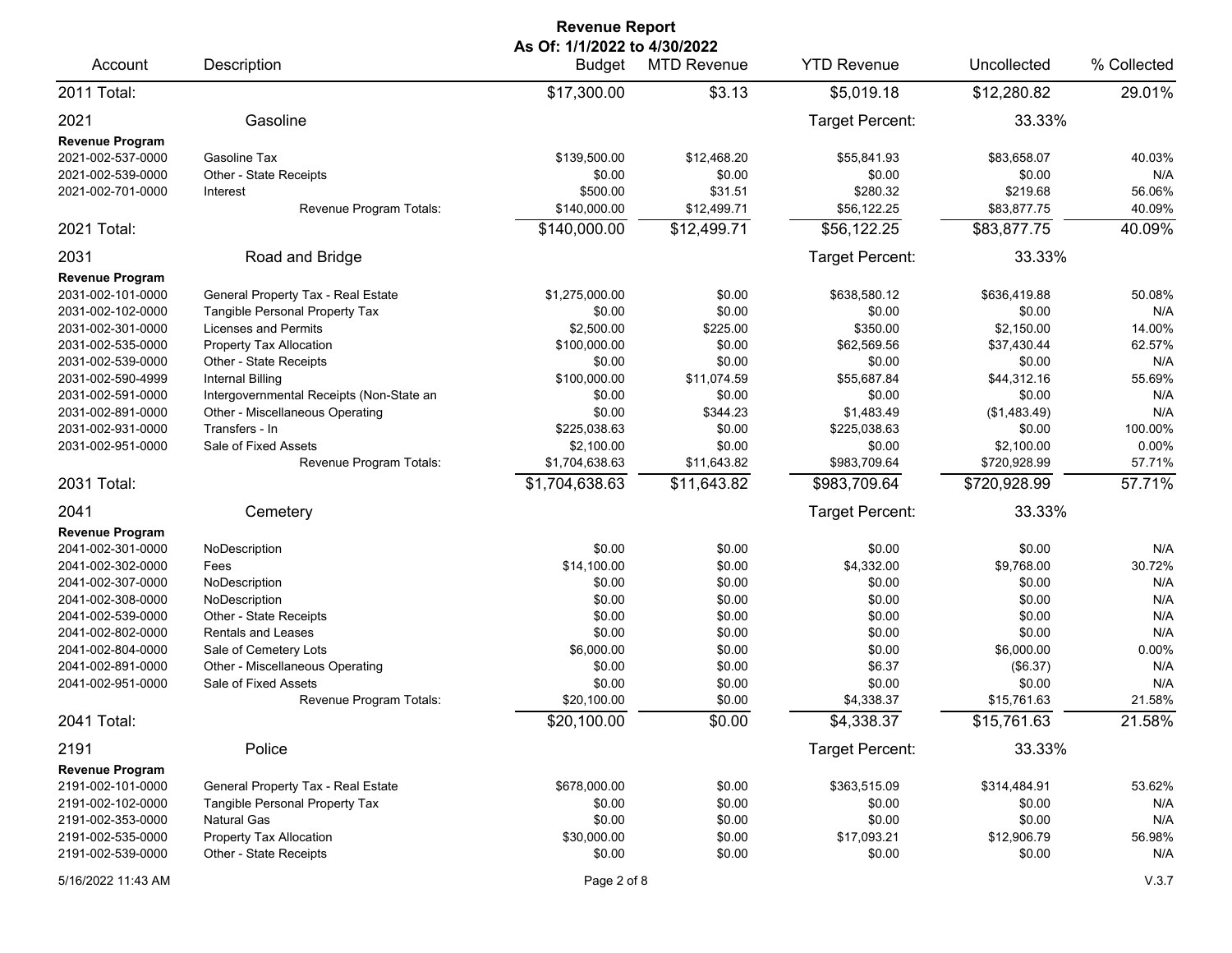| <b>Revenue Report</b><br>As Of: 1/1/2022 to 4/30/2022 |                                          |                 |                    |                    |                |             |  |
|-------------------------------------------------------|------------------------------------------|-----------------|--------------------|--------------------|----------------|-------------|--|
| Account                                               | Description                              | <b>Budget</b>   | <b>MTD Revenue</b> | <b>YTD Revenue</b> | Uncollected    | % Collected |  |
| 2191-002-891-0000                                     | Other - Miscellaneous Operating          | \$0.00          | \$0.00             | \$1,076.98         | (\$1,076.98)   | N/A         |  |
| 2191-002-951-0000                                     | Sale of Fixed Assets                     | \$0.00          | \$0.00             | \$0.00             | \$0.00         | N/A         |  |
|                                                       | Revenue Program Totals:                  | \$708,000.00    | \$0.00             | \$381.685.28       | \$326,314.72   | 53.91%      |  |
| 2191 Total:                                           |                                          | \$708,000.00    | \$0.00             | \$381,685.28       | \$326,314.72   | 53.91%      |  |
| 2192                                                  | Fire                                     |                 |                    | Target Percent:    | 33.33%         |             |  |
| <b>Revenue Program</b>                                |                                          |                 |                    |                    |                |             |  |
| 2192-002-101-0000                                     | General Property Tax - Real Estate       | \$14,682,000.00 | \$0.00             | \$7,529,049.85     | \$7,152,950.15 | 51.28%      |  |
| 2192-002-102-0000                                     | Tangible Personal Property Tax           | \$0.00          | \$0.00             | \$0.00             | \$0.00         | N/A         |  |
| 2192-002-299-0000                                     | Other - Charges for Services             | \$300,000.00    | \$0.00             | \$0.00             | \$300,000.00   | 0.00%       |  |
| 2192-002-301-0000                                     | Licenses and Permits                     | \$0.00          | \$284.00           | \$4,324.00         | (\$4,324.00)   | N/A         |  |
| 2192-002-302-0000                                     | Fees                                     | \$0.00          | \$0.00             | \$0.00             | \$0.00         | N/A         |  |
| 2192-002-401-0000                                     | Fines                                    | \$0.00          | \$0.00             | \$0.00             | \$0.00         | N/A         |  |
| 2192-002-535-0000                                     | Property Tax Allocation                  | \$910,000.00    | \$0.00             | \$462,657.69       | \$447,342.31   | 50.84%      |  |
| 2192-002-539-0000                                     | Other - State Receipts                   | \$90,000.00     | \$0.00             | \$0.00             | \$90,000.00    | 0.00%       |  |
| 2192-002-801-0000                                     | <b>Gifts and Donations</b>               | \$0.00          | \$0.00             | \$0.00             | \$0.00         | N/A         |  |
| 2192-002-802-0000                                     | <b>Rentals and Leases</b>                | \$0.00          | \$0.00             | \$0.00             | \$0.00         | N/A         |  |
| 2192-002-891-0000                                     | Other - Miscellaneous Operating          | \$0.00          | \$665.63           | \$17,845.55        | (\$17,845.55)  | N/A         |  |
| 2192-002-892-0000                                     | Other - Miscellaneous Non-Operating      | \$0.00          | \$0.00             | \$0.00             | \$0.00         | N/A         |  |
| 2192-002-931-0000                                     | Transfers - In                           | \$34,253.39     | \$0.00             | \$34,253.39        | \$0.00         | 100.00%     |  |
| 2192-002-941-0000                                     | Advances - In                            | \$2,073,233.79  | \$0.00             | \$2,073,233.79     | \$0.00         | 100.00%     |  |
| 2192-002-951-0000                                     | Sale of Fixed Assets                     | \$0.00          | \$1,566.00         | \$2,627.28         | (\$2,627.28)   | N/A         |  |
|                                                       | Revenue Program Totals:                  | \$18,089,487.18 | \$2,515.63         | \$10,123,991.55    | \$7,965,495.63 | 55.97%      |  |
| 2192 Total:                                           |                                          | \$18,089,487.18 | \$2,515.63         | \$10,123,991.55    | \$7,965,495.63 | 55.97%      |  |
| 2231                                                  | Permissive Motor Vehicle                 |                 |                    | Target Percent:    | 33.33%         |             |  |
| <b>Revenue Program</b>                                |                                          |                 |                    |                    |                |             |  |
| 2231-002-104-0000                                     | Permissive MVL Tax - Township Levied     | \$30,000.00     | \$0.00             | \$13,732.67        | \$16,267.33    | 45.78%      |  |
| 2231-002-104-1000                                     | Permissive Motor Vehicle License (MVL) T | \$30,000.00     | \$0.00             | \$10,557.50        | \$19,442.50    | 35.19%      |  |
| 2231-002-104-4852                                     | Permissive MVL Tax - Township Levied -   | \$70,000.00     | \$0.00             | \$10,557.50        | \$59,442.50    | 15.08%      |  |
| 2231-002-701-0000                                     | Interest                                 | \$0.00          | \$40.71            | \$373.95           | (\$373.95)     | N/A         |  |
| 2231-002-931-0000                                     | Transfers - In                           | \$0.00          | \$0.00             | \$0.00             | \$0.00         | N/A         |  |
|                                                       | Revenue Program Totals:                  | \$130,000.00    | \$40.71            | \$35,221.62        | \$94,778.38    | 27.09%      |  |
| 2231 Total:                                           |                                          | \$130,000.00    | \$40.71            | \$35,221.62        | \$94,778.38    | 27.09%      |  |
| 2281                                                  | <b>EMS</b>                               |                 |                    | Target Percent:    | 33.33%         |             |  |
| <b>Revenue Program</b>                                |                                          |                 |                    |                    |                |             |  |
| 2281-002-299-0000                                     | Other - Charges for Services             | \$1,350,000.00  | \$101,446.40       | \$454,820.50       | \$895,179.50   | 33.69%      |  |
| 2281-002-539-0000                                     | Other - State Receipts                   | \$50,000.00     | \$0.00             | \$0.00             | \$50,000.00    | 0.00%       |  |
| 2281-002-891-0000                                     | Other - Miscellaneous Operating          | \$60,000.00     | \$1,267.39         | \$15,204.52        | \$44,795.48    | 25.34%      |  |
| 2281-002-931-0000                                     | Transfers - In                           | \$0.00          | \$0.00             | \$0.00             | \$0.00         | N/A         |  |
| 2281-002-941-0000                                     | Advances - In                            | \$0.00          | \$0.00             | \$0.00             | \$0.00         | N/A         |  |
|                                                       | Revenue Program Totals:                  | \$1,460,000.00  | \$102,713.79       | \$470,025.02       | \$989,974.98   | 32.19%      |  |
| 2281 Total:                                           |                                          | \$1,460,000.00  | \$102,713.79       | \$470,025.02       | \$989,974.98   | 32.19%      |  |
| 2901                                                  | <b>FEMA Airpack</b>                      |                 |                    | Target Percent:    | 33.33%         |             |  |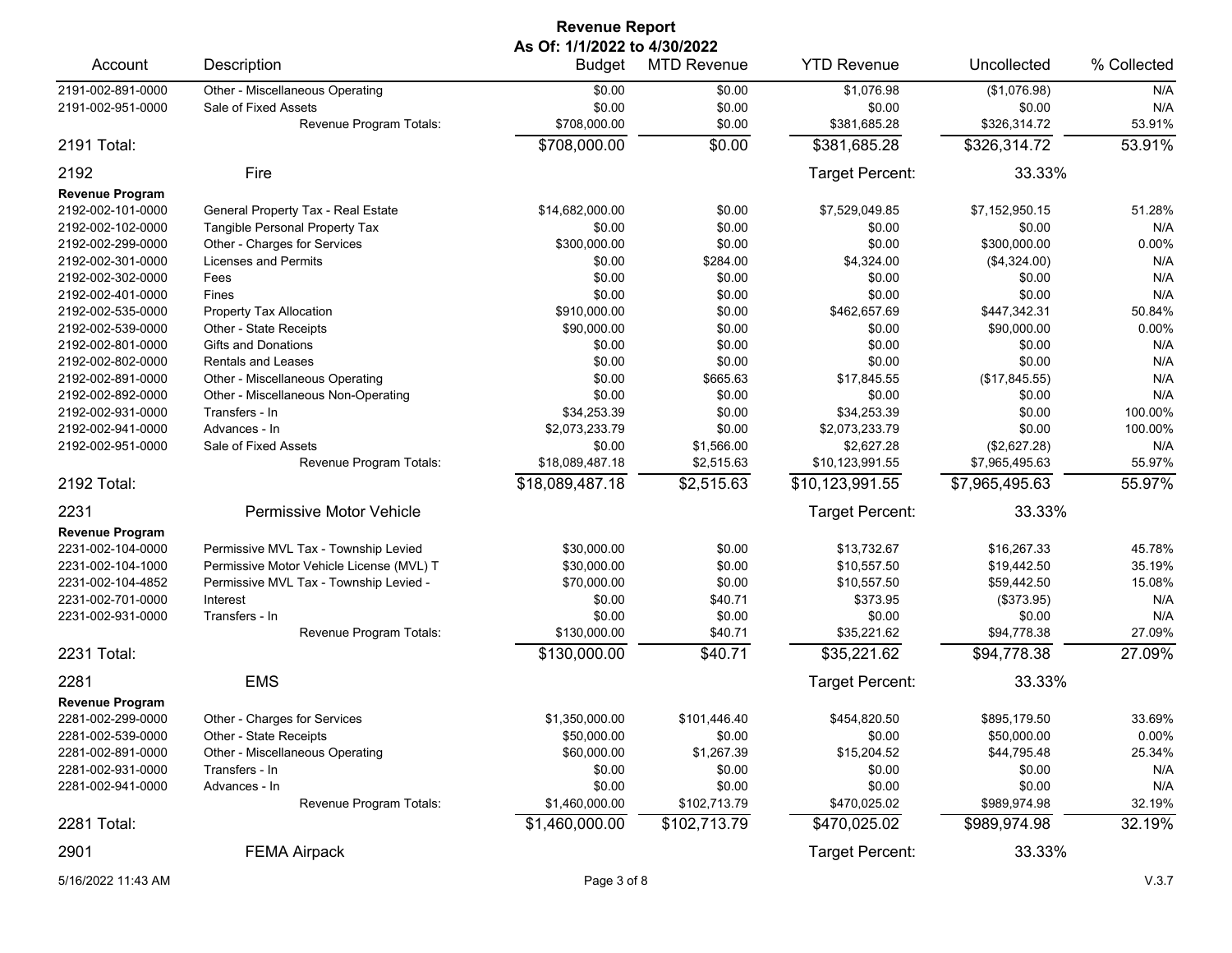|                        |                                          | <b>Revenue Report</b>                         |                    |                        |              |             |
|------------------------|------------------------------------------|-----------------------------------------------|--------------------|------------------------|--------------|-------------|
| Account                | Description                              | As Of: 1/1/2022 to 4/30/2022<br><b>Budget</b> | <b>MTD Revenue</b> | <b>YTD Revenue</b>     | Uncollected  | % Collected |
| <b>Revenue Program</b> |                                          |                                               |                    |                        |              |             |
| 2901-002-519-0000      | Other - Federal Receipts                 | \$368,863.76                                  | \$0.00             | \$368,863.64           | \$0.12       | 100.00%     |
| 2901-002-931-0000      | Transfers - In                           | \$0.00                                        | \$0.00             | \$0.00                 | \$0.00       | N/A         |
| 2901-002-941-0000      | Advances - In                            | \$0.00                                        | \$0.00             | \$0.00                 | \$0.00       | N/A         |
|                        | Revenue Program Totals:                  | \$368,863.76                                  | \$0.00             | \$368,863.64           | \$0.12       | 100.00%     |
| 2901 Total:            |                                          | \$368,863.76                                  | \$0.00             | \$368,863.64           | \$0.12       | 100.00%     |
| 2902                   | <b>FEMA Reimbursements: Local</b>        |                                               |                    | Target Percent:        | 33.33%       |             |
| Revenue Program        |                                          |                                               |                    |                        |              |             |
| 2902-002-519-0000      | Other - Federal Receipts                 | \$0.00                                        | \$0.00             | (\$34,253.39)          | \$34,253.39  | N/A         |
| 2902-002-539-0000      | Other - State Receipts                   | \$0.00                                        | \$0.00             | \$0.00                 | \$0.00       | N/A         |
| 2902-002-591-0000      | Intergovernmental Receipts (Non-State an | \$0.00                                        | \$0.00             | \$0.00                 | \$0.00       | N/A         |
| 2902-002-931-0000      | Transfers - In                           | \$0.00                                        | \$0.00             | \$0.00                 | \$0.00       | N/A         |
|                        | Revenue Program Totals:                  | \$0.00                                        | \$0.00             | (\$34,253.39)          | \$34,253.39  | N/A         |
| 2902 Total:            |                                          | \$0.00                                        | \$0.00             | (\$34,253.39)          | \$34,253.39  | N/A         |
| 2903                   | Paying Accumulated Leave                 |                                               |                    | Target Percent:        | 33.33%       |             |
| <b>Revenue Program</b> |                                          |                                               |                    |                        |              |             |
| 2903-002-931-0000      | Transfers - In                           | \$42,475.69                                   | \$0.00             | \$42.475.69            | \$0.00       | 100.00%     |
|                        | Revenue Program Totals:                  | \$42,475.69                                   | \$0.00             | \$42,475.69            | \$0.00       | 100.00%     |
| 2903 Total:            |                                          | \$42,475.69                                   | \$0.00             | \$42,475.69            | \$0.00       | 100.00%     |
| 2904                   | SAFER Grant: 2017 Funding Cycle          |                                               |                    | Target Percent:        | 33.33%       |             |
| <b>Revenue Program</b> |                                          |                                               |                    |                        |              |             |
| 2904-002-519-0000      | Other - Federal Receipts                 | \$132,086.29                                  | \$132,086.29       | \$132,086.29           | \$0.00       | 100.00%     |
| 2904-002-701-0000      | Interest                                 | \$485.29                                      | \$0.00             | \$1,202.99             | (\$717.70)   | 247.89%     |
| 2904-002-931-0000      | Transfers - In                           | \$0.00                                        | \$0.00             | \$0.00                 | \$0.00       | N/A         |
| 2904-002-941-0000      | Advances - In                            | \$0.00                                        | \$0.00             | \$0.00                 | \$0.00       | N/A         |
|                        | Revenue Program Totals:                  | \$132,571.58                                  | \$132,086.29       | \$133,289.28           | (\$717.70)   | 100.54%     |
| 2904 Total:            |                                          | \$132,571.58                                  | \$132,086.29       | \$133,289.28           | (\$717.70)   | 100.54%     |
|                        |                                          |                                               |                    |                        |              |             |
| 2905                   | COVID-19 Relief Fund                     |                                               |                    | Target Percent:        | 33.33%       |             |
| <b>Revenue Program</b> |                                          |                                               |                    |                        |              |             |
| 2905-002-519-0000      | Other - Federal Receipts                 | \$0.00                                        | \$0.00             | \$0.00                 | \$0.00       | N/A         |
| 2905-002-591-0000      | Intergovernmental Receipts (Non-State an | \$0.00                                        | \$0.00             | \$0.00                 | \$0.00       | N/A         |
| 2905-002-891-0000      | Other - Miscellaneous Operating          | \$0.00                                        | \$0.00             | \$0.00                 | \$0.00       | N/A         |
| 2905-002-941-0000      | Advances - In                            | \$0.00                                        | \$0.00             | \$0.00                 | \$0.00       | N/A         |
|                        | Revenue Program Totals:                  | \$0.00                                        | \$0.00             | \$0.00                 | \$0.00       | N/A         |
| 2905 Total:            |                                          | \$0.00                                        | $\overline{$}0.00$ | \$0.00                 | \$0.00       | N/A         |
| 2906                   | American Rescue Plan                     |                                               |                    | <b>Target Percent:</b> | 33.33%       |             |
| <b>Revenue Program</b> |                                          |                                               |                    |                        |              |             |
| 2906-002-519-0000      | Other - Federal Receipts                 | \$325,130.73                                  | \$0.00             | \$1,292.83             | \$323,837.90 | 0.40%       |
| 2906-002-701-0000      | Interest                                 | \$107.17                                      | \$27.27            | \$266.70               | (\$159.53)   | 248.86%     |
| 2906-002-941-0000      | Advances - In                            | \$0.00                                        | \$0.00             | \$0.00                 | \$0.00       | N/A         |
|                        | Revenue Program Totals:                  | \$325,237.90                                  | \$27.27            | \$1,559.53             | \$323,678.37 | 0.48%       |
| 5/16/2022 11:43 AM     |                                          | Page 4 of 8                                   |                    |                        |              | V.3.7       |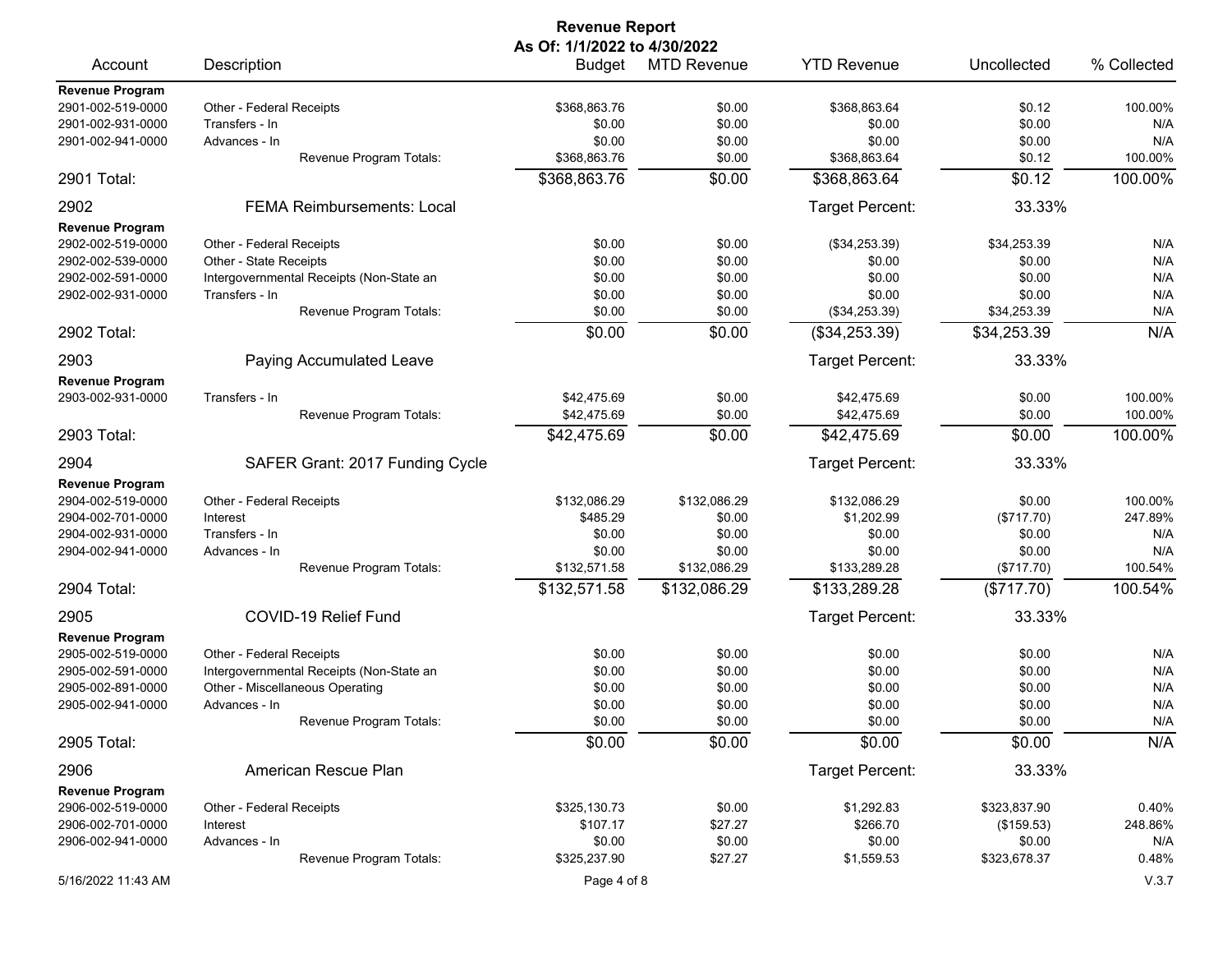|                                                                  |                                 |                                 | <b>Revenue Report</b>                         |                              |                                          |                                    |                               |
|------------------------------------------------------------------|---------------------------------|---------------------------------|-----------------------------------------------|------------------------------|------------------------------------------|------------------------------------|-------------------------------|
| Account                                                          | Description                     |                                 | As Of: 1/1/2022 to 4/30/2022<br><b>Budget</b> | <b>MTD Revenue</b>           | <b>YTD Revenue</b>                       | Uncollected                        | % Collected                   |
| 2906 Total:                                                      |                                 |                                 | \$325,237.90                                  | \$27.27                      | \$1,559.53                               | \$323,678.37                       | 0.48%                         |
| 4101<br><b>Revenue Program</b>                                   | <b>Bond</b>                     |                                 |                                               |                              | Target Percent:                          | 33.33%                             |                               |
| 4101-002-701-0000<br>4101-002-931-0000                           | Interest<br>Transfers - In      | Revenue Program Totals:         | \$0.00<br>\$0.00<br>\$0.00                    | \$0.00<br>\$0.00<br>\$0.00   | \$0.00<br>\$0.00<br>\$0.00               | \$0.00<br>\$0.00<br>\$0.00         | N/A<br>N/A<br>N/A             |
| 4101 Total:                                                      |                                 |                                 | \$0.00                                        | \$0.00                       | \$0.00                                   | \$0.00                             | N/A                           |
| 4301                                                             |                                 | <b>Capital Improvement Fund</b> |                                               |                              | Target Percent:                          | 33.33%                             |                               |
| <b>Revenue Program</b><br>4301-002-701-0000<br>4301-002-941-0000 | Interest<br>Advances - In       | Revenue Program Totals:         | \$185.00<br>\$500,000.00<br>\$500,185.00      | \$80.87<br>\$0.00<br>\$80.87 | \$386.04<br>\$500,000.00<br>\$500,386.04 | (\$201.04)<br>\$0.00<br>(\$201.04) | 208.67%<br>100.00%<br>100.04% |
| 4301 Total:                                                      |                                 |                                 | \$500,185.00                                  | \$80.87                      | \$500,386.04                             | (\$201.04)                         | 100.04%                       |
| 4901<br>Revenue Program<br>4901-002-931-0000                     | Transfers - In                  | New Ambulance                   | \$286,000.00                                  | \$0.00                       | <b>Target Percent:</b><br>\$286,000.00   | 33.33%<br>\$0.00                   | 100.00%                       |
| 4901-002-941-0000                                                | Advances - In                   | Revenue Program Totals:         | \$0.00<br>\$286,000.00                        | \$0.00<br>\$0.00             | \$0.00<br>\$286,000.00                   | \$0.00<br>\$0.00                   | N/A<br>100.00%                |
| 4901 Total:                                                      |                                 |                                 | \$286,000.00                                  | \$0.00                       | \$286,000.00                             | \$0.00                             | 100.00%                       |
| 4902                                                             |                                 | Land Acquisition                |                                               |                              | Target Percent:                          | 33.33%                             |                               |
| <b>Revenue Program</b><br>4902-002-539-0000                      | Other - State Receipts          | Revenue Program Totals:         | \$0.00<br>\$0.00                              | \$0.00<br>\$0.00             | \$0.00<br>\$0.00                         | \$0.00<br>\$0.00                   | N/A<br>N/A                    |
| 4902 Total:                                                      |                                 |                                 | \$0.00                                        | \$0.00                       | \$0.00                                   | \$0.00                             | N/A                           |
| 4903                                                             | <b>ALS Engine</b>               |                                 |                                               |                              | Target Percent:                          | 33.33%                             |                               |
| <b>Revenue Program</b><br>4903-002-931-0000<br>4903-002-941-0000 | Transfers - In<br>Advances - In | Revenue Program Totals:         | \$241,094.87<br>\$0.00<br>\$241,094.87        | \$0.00<br>\$0.00<br>\$0.00   | \$241,094.87<br>\$0.00<br>\$241.094.87   | \$0.00<br>\$0.00<br>\$0.00         | 100.00%<br>N/A<br>100.00%     |
| 4903 Total:                                                      |                                 |                                 | \$241,094.87                                  | \$0.00                       | \$241,094.87                             | \$0.00                             | 100.00%                       |
| 4904                                                             |                                 | <b>Fire Stations</b>            |                                               |                              | Target Percent:                          | 33.33%                             |                               |
| <b>Revenue Program</b><br>4904-002-931-0000<br>4904-002-941-0000 | Transfers - In<br>Advances - In | Revenue Program Totals:         | \$723,284.62<br>\$0.00<br>\$723,284.62        | \$0.00<br>\$0.00<br>\$0.00   | \$723,284.62<br>\$0.00<br>\$723,284.62   | \$0.00<br>\$0.00<br>\$0.00         | 100.00%<br>N/A<br>100.00%     |
| 4904 Total:                                                      |                                 |                                 | \$723,284.62                                  | \$0.00                       | \$723,284.62                             | \$0.00                             | 100.00%                       |
| 4905<br><b>Revenue Program</b>                                   |                                 | <b>Land Mobile Radios</b>       |                                               |                              | Target Percent:                          | 33.33%                             |                               |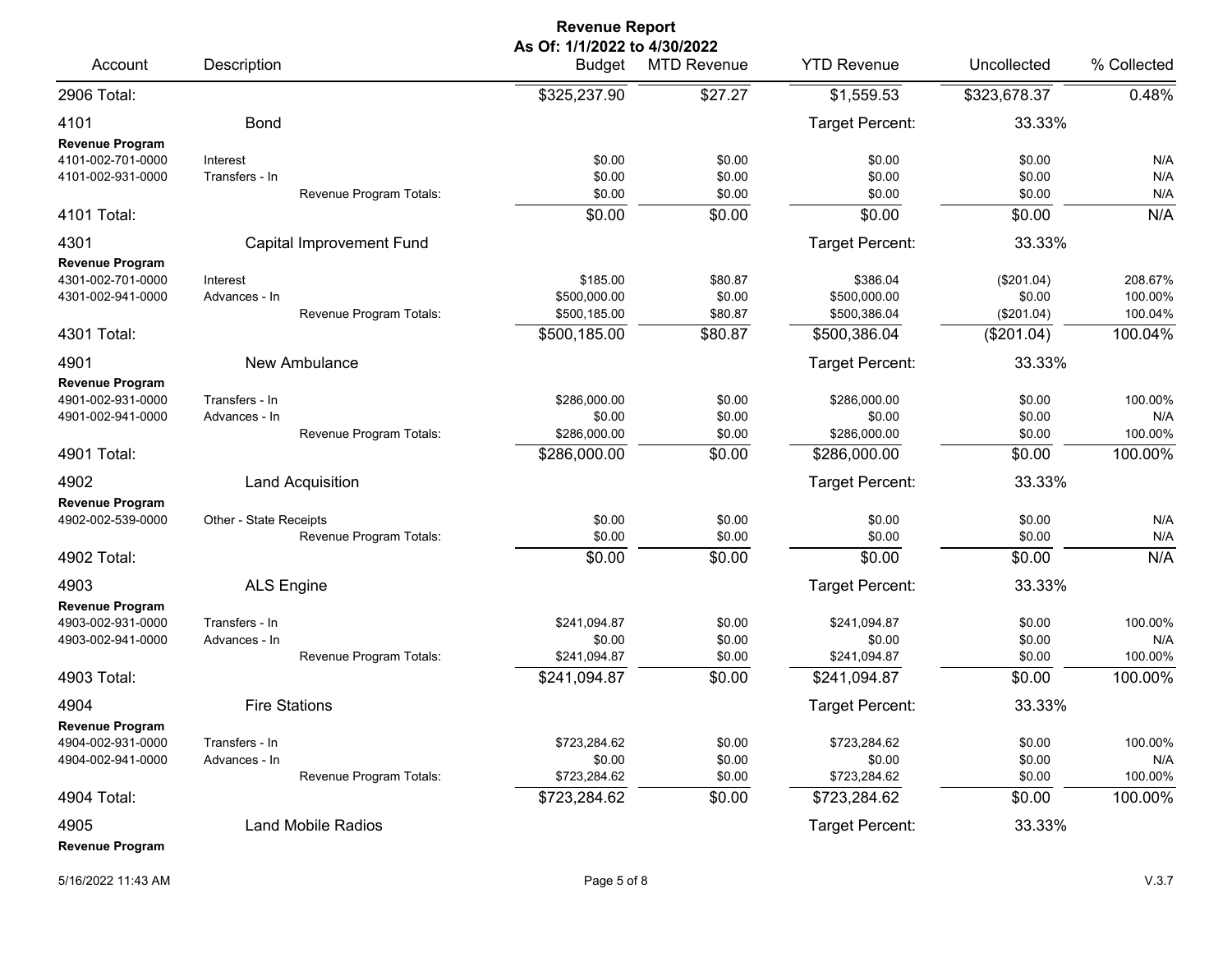|                   | <b>Revenue Report</b>                    |                                               |                    |                    |                  |             |  |  |  |
|-------------------|------------------------------------------|-----------------------------------------------|--------------------|--------------------|------------------|-------------|--|--|--|
| Account           | Description                              | As Of: 1/1/2022 to 4/30/2022<br><b>Budget</b> | <b>MTD Revenue</b> | <b>YTD Revenue</b> | Uncollected      | % Collected |  |  |  |
| 4905-002-591-0000 | Intergovernmental Receipts (Non-State an | \$0.00                                        | \$0.00             | \$0.00             | \$0.00           | N/A         |  |  |  |
| 4905-002-931-0000 | Transfers - In                           | \$0.00                                        | \$0.00             | \$0.00             | \$0.00           | N/A         |  |  |  |
|                   | Revenue Program Totals:                  | \$0.00                                        | \$0.00             | \$0.00             | \$0.00           | N/A         |  |  |  |
| 4905 Total:       |                                          | \$0.00                                        | \$0.00             | \$0.00             | \$0.00           | N/A         |  |  |  |
| 8001              | Payroll Clearing Fund                    |                                               |                    | Target Percent:    | 33.33%           |             |  |  |  |
| PROGRAM: 999      |                                          |                                               |                    |                    |                  |             |  |  |  |
| 8001-999-994-9000 | <b>PCF Default</b>                       | \$0.00                                        | \$414,724.87       | \$1,812,687.60     | (\$1,812,687.60) | N/A         |  |  |  |
| 8001-999-994-9101 | <b>FITWH</b>                             | \$0.00                                        | \$51,812.15        | \$225,926.89       | (\$225,926.89)   | N/A         |  |  |  |
| 8001-999-994-9102 | <b>MEDICARE</b>                          | \$0.00                                        | \$8,853.88         | \$38,410.17        | (\$38,410.17)    | N/A         |  |  |  |
| 8001-999-994-9201 | OH                                       | \$0.00                                        | \$13,905.21        | \$60,836.96        | (\$60, 836.96)   | N/A         |  |  |  |
| 8001-999-994-9301 | <b>Brookville</b>                        | \$0.00                                        | \$117.33           | \$502.34           | (\$502.34)       | N/A         |  |  |  |
| 8001-999-994-9302 | Cedarville                               | \$0.00                                        | \$71.68            | \$316.53           | (\$316.53)       | N/A         |  |  |  |
| 8001-999-994-9303 | Centerville                              | \$0.00                                        | \$539.84           | \$2,380.30         | (\$2,380.30)     | N/A         |  |  |  |
| 8001-999-994-9304 | Columbus                                 | \$0.00                                        | \$0.00             | \$0.00             | \$0.00           | N/A         |  |  |  |
| 8001-999-994-9305 | Dayton                                   | \$0.00                                        | \$320.64           | \$1,754.88         | (\$1,754.88)     | N/A         |  |  |  |
| 8001-999-994-9306 | Fairborn                                 | \$0.00                                        | \$206.88           | \$966.80           | (\$966.80)       | N/A         |  |  |  |
| 8001-999-994-9307 | Grove City                               | \$0.00                                        | \$130.80           | \$530.64           | (\$530.64)       | N/A         |  |  |  |
| 8001-999-994-9308 | <b>Huber Hts</b>                         | \$0.00                                        | \$116.76           | \$499.95           | (\$499.95)       | N/A         |  |  |  |
| 8001-999-994-9309 | Jamestown                                | \$0.00                                        | \$59.82            | \$285.02           | (\$285.02)       | N/A         |  |  |  |
| 8001-999-994-9310 | Kettering                                | \$0.00                                        | \$946.26           | \$3,903.44         | (\$3,903.44)     | N/A         |  |  |  |
| 8001-999-994-9311 | Miamisburg                               | \$0.00                                        | \$146.82           | \$620.76           | (\$620.76)       | N/A         |  |  |  |
| 8001-999-994-9312 | New Bremen                               | \$0.00                                        | \$0.00             | \$0.00             | \$0.00           | N/A         |  |  |  |
| 8001-999-994-9313 | OHCLA                                    | \$0.00                                        | \$99.85            | \$628.40           | (\$628.40)       | N/A         |  |  |  |
| 8001-999-994-9314 | Piqua                                    | \$0.00                                        | \$130.36           | \$245.69           | (\$245.69)       | N/A         |  |  |  |
| 8001-999-994-9315 | Riverside                                | \$0.00                                        | \$0.00             | \$240.00           | (\$240.00)       | N/A         |  |  |  |
| 8001-999-994-9316 | Springboro                               | \$0.00                                        | \$99.84            | \$544.37           | (\$544.37)       | N/A         |  |  |  |
| 8001-999-994-9317 | Springfield                              | \$0.00                                        | \$281.94           | \$1,159.12         | (\$1,159.12)     | N/A         |  |  |  |
| 8001-999-994-9318 | <b>Tipp City</b>                         | \$0.00                                        | \$184.94           | \$782.70           | (\$782.70)       | N/A         |  |  |  |
| 8001-999-994-9319 | Troy                                     | \$0.00                                        | \$204.75           | \$846.87           | (\$846.87)       | N/A         |  |  |  |
| 8001-999-994-9320 | <b>Union City</b>                        | \$0.00                                        | \$109.90           | \$487.47           | (\$487.47)       | N/A         |  |  |  |
| 8001-999-994-9321 | Urbana                                   | \$0.00                                        | \$190.27           | \$760.51           | (\$760.51)       | N/A         |  |  |  |
| 8001-999-994-9322 | Vandalia                                 | \$0.00                                        | \$230.76           | \$1,031.88         | (\$1,031.88)     | N/A         |  |  |  |
| 8001-999-994-9323 | Xenia                                    | \$0.00                                        | \$326.50           | \$1,517.65         | (\$1,517.65)     | N/A         |  |  |  |
| 8001-999-994-9324 | <b>Yellow Springs</b>                    | \$0.00                                        | \$91.88            | \$367.52           | (\$367.52)       | N/A         |  |  |  |
| 8001-999-994-9325 | Corwin                                   | \$0.00                                        | \$11.30            | \$30.32            | (\$30.32)        | N/A         |  |  |  |
| 8001-999-994-9326 | St Marys SD (0604)                       | \$0.00                                        | \$0.00             | \$166.67           | (\$166.67)       | N/A         |  |  |  |
| 8001-999-994-9351 | Cedar Cliff LSD (2902)                   | \$0.00                                        | \$145.34           | \$615.01           | (\$615.01)       | N/A         |  |  |  |
| 8001-999-994-9352 | Fairborn CSD (2903)                      | \$0.00                                        | \$90.69            | \$409.97           | (\$409.97)       | N/A         |  |  |  |
| 8001-999-994-9353 | Greeneview LSD (2904)                    | \$0.00                                        | \$146.18           | \$693.01           | (\$693.01)       | N/A         |  |  |  |
| 8001-999-994-9354 | Greenville CSD (1904)                    | \$0.00                                        | \$35.66            | \$116.49           | (\$116.49)       | N/A         |  |  |  |
| 8001-999-994-9355 | London CSD (4903)                        | \$0.00                                        | \$0.00             | \$0.00             | \$0.00           | N/A         |  |  |  |
| 8001-999-994-9356 | Miami East LSD (5504)                    | \$0.00                                        | \$86.42            | \$389.15           | (\$389.15)       | N/A         |  |  |  |
| 8001-999-994-9357 | Milton Union EVSD (5505)                 | \$0.00                                        | \$113.11           | \$592.94           | (\$592.94)       | N/A         |  |  |  |
| 8001-999-994-9358 | National Trail LSD (6802)                | \$0.00                                        | \$92.22            | \$387.85           | (\$387.85)       | N/A         |  |  |  |
| 8001-999-994-9359 | New Bremen LSD (0602)                    | \$0.00                                        | \$0.00             | \$0.00             | \$0.00           | N/A         |  |  |  |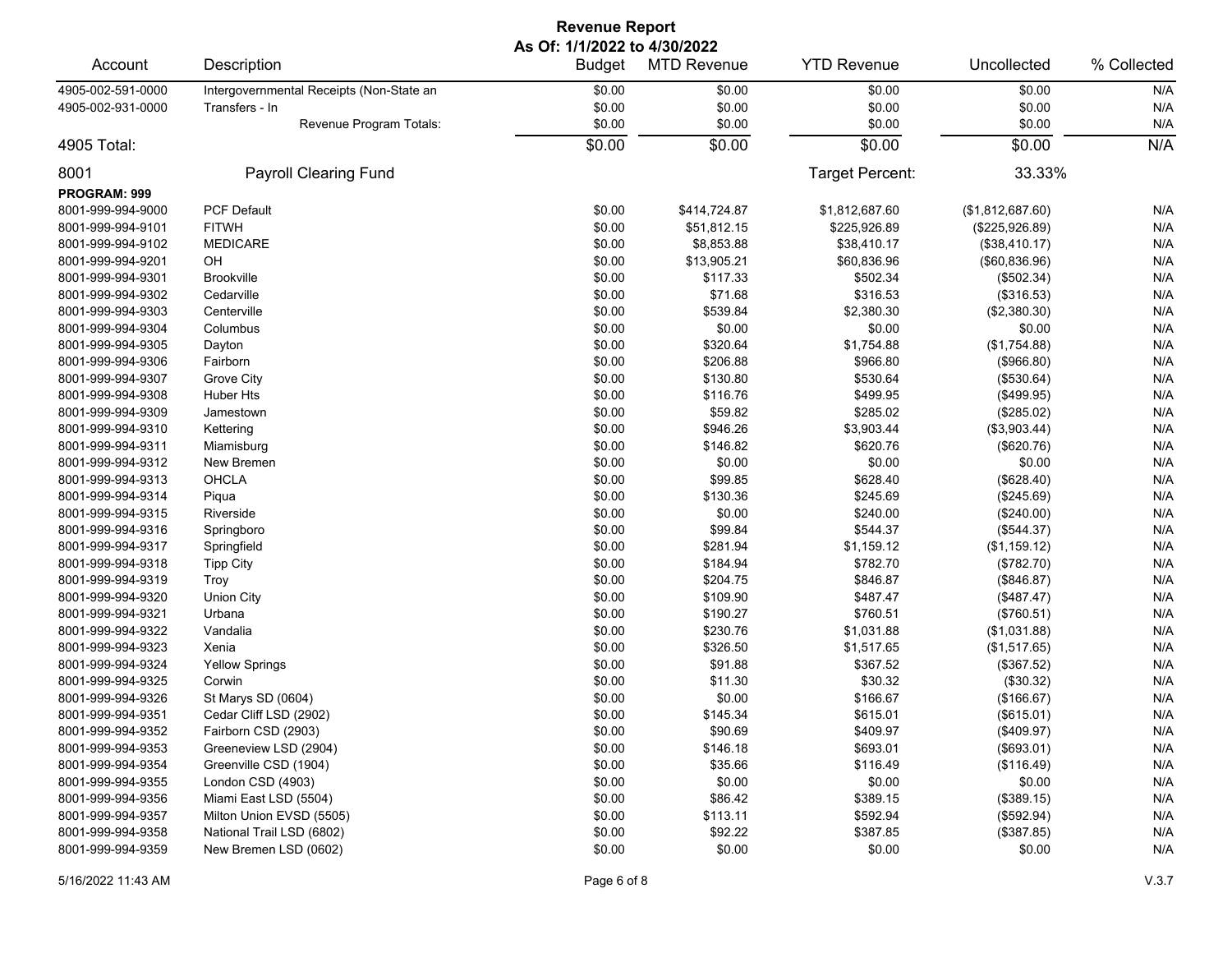## **Revenue Report As Of: 1/1/2022 to 4/30/2022**

| Account                        | Description                  | <b>Budget</b> | <b>MTD Revenue</b> | <b>YTD Revenue</b> | Uncollected      | % Collected |
|--------------------------------|------------------------------|---------------|--------------------|--------------------|------------------|-------------|
| 8001-999-994-9360              | Northeastern LSD OH (1203)   | \$0.00        | \$99.89            | \$426.73           | (\$426.73)       | N/A         |
| 8001-999-994-9361              | Northwestern LSD (1204)      | \$0.00        | \$142.11           | \$629.23           | (\$629.23)       | N/A         |
| 8001-999-994-9362              | Piqua CSD (5507)             | \$0.00        | \$66.50            | \$126.25           | (\$126.25)       | N/A         |
| 8001-999-994-9363              | Troy CSD (5509)              | \$0.00        | \$143.43           | \$763.28           | (\$763.28)       | N/A         |
| 8001-999-994-9364              | Xenia Community CSD (2906)   | \$0.00        | \$211.77           | \$903.08           | (\$903.08)       | N/A         |
| 8001-999-994-9365              | Yellow Springs EVSD (2907)   | \$0.00        | \$78.12            | \$312.48           | (\$312.48)       | N/A         |
| 8001-999-994-9366              | Tri County North LSD(6806)   | \$0.00        | \$49.88            | \$214.01           | (\$214.01)       | N/A         |
| 8001-999-994-9401              | Medical - EE + Children      | \$0.00        | \$2,301.60         | \$8,515.92         | (\$8,515.92)     | N/A         |
| 8001-999-994-9402              | Medical - EE + Family        | \$0.00        | \$20,560.96        | \$84,871.50        | (\$84,871.50)    | N/A         |
| 8001-999-994-9403              | Medical - Emp + Spouse       | \$0.00        | \$2,531.71         | \$9,564.24         | (\$9,564.24)     | N/A         |
| 8001-999-994-9404              | Medical - Employee Only      | \$0.00        | \$1,086.98         | \$4,156.10         | (\$4, 156.10)    | N/A         |
| 8001-999-994-9405              | Medical - Employee Only      | \$0.00        | \$1,086.81         | \$4,091.51         | (\$4,091.51)     | N/A         |
| 8001-999-994-9406              | <b>Medical Flexible Plan</b> | \$0.00        | \$4,233.88         | \$16,698.02        | (\$16,698.02)    | N/A         |
| 8001-999-994-9411              | Vision Deduction - Pre Tax   | \$0.00        | \$129.33           | \$502.95           | (\$502.95)       | N/A         |
| 8001-999-994-9412              | Vision Deduction - Pre Tax   | \$0.00        | \$46.62            | \$183.85           | (\$183.85)       | N/A         |
| 8001-999-994-9413              | Vision Deduction - Pre Tax   | \$0.00        | \$129.42           | \$517.68           | (\$517.68)       | N/A         |
| 8001-999-994-9414              | Vision Deduction - Pre Tax   | \$0.00        | \$17.82            | \$98.01            | (\$98.01)        | N/A         |
| 8001-999-994-9415              | Vision Deduction - Pre Tax   | \$0.00        | \$17.84            | \$98.12            | (\$98.12)        | N/A         |
| 8001-999-994-9416              | Vision Deduction - Pre Tax   | \$0.00        | \$10.37            | \$41.48            | (\$41.48)        | N/A         |
| 8001-999-994-9417              | Vision Deduction - Pre Tax   | \$0.00        | \$46.71            | \$186.84           | (\$186.84)       | N/A         |
| 8001-999-994-9418              | Vision Deduction - Pre Tax   | \$0.00        | \$43.65            | \$139.68           | (\$139.68)       | N/A         |
| 8001-999-994-9419              | Vision Deduction - Pre Tax   | \$0.00        | \$43.70            | \$139.84           | (\$139.84)       | N/A         |
| 8001-999-994-9421              | Dental - Emp+Sp/Fam          | \$0.00        | \$1,081.88         | \$4,342.14         | (\$4,342.14)     | N/A         |
| 8001-999-994-9422              | Dental - Employee Only       | \$0.00        | \$89.42            | \$339.27           | (\$339.27)       | N/A         |
| 8001-999-994-9431              | AFLAC Group Pre-Tax          | \$0.00        | \$456.24           | \$1,831.38         | (\$1,831.38)     | N/A         |
| 8001-999-994-9432              | Aflac Pre-tax                | \$0.00        | \$678.56           | \$2,824.76         | (\$2,824.76)     | N/A         |
| 8001-999-994-9441              | Dependent Care Flexible Plan | \$0.00        | \$115.78           | \$463.12           | (\$463.12)       | N/A         |
| 8001-999-994-9451              | <b>FSA CATCH UP</b>          | \$0.00        | \$0.00             | \$0.00             | \$0.00           | N/A         |
| 8001-999-994-9501              | Ohio Pers                    | \$0.00        | \$12,506.15        | \$51,741.78        | (\$51,741.78)    | N/A         |
| 8001-999-994-9502              | Ohio Police + Fire Pension   | \$0.00        | \$63,457.65        | \$275,595.59       | (\$275,595.59)   | N/A         |
| 8001-999-994-9503              | <b>ER Match OPers</b>        | \$0.00        | \$0.00             | \$0.00             | \$0.00           | N/A         |
| 8001-999-994-9504              | ER Match Police + Fire       | \$0.00        | \$0.00             | \$0.00             | \$0.00           | N/A         |
| 8001-999-994-9510              | deferred comp                | \$0.00        | \$25,231.84        | \$99,974.58        | (\$99,974.58)    | N/A         |
| 8001-999-994-9611              | Child Support Ohio           | \$0.00        | \$5,241.42         | \$16,685.23        | (\$16,685.23)    | N/A         |
| 8001-999-994-9612              | Child Support Ohio 2         | \$0.00        | \$652.96           | \$2,611.84         | (\$2,611.84)     | N/A         |
| 8001-999-994-9701              | <b>Union Dues</b>            | \$0.00        | \$6,448.32         | \$26,196.30        | (\$26,196.30)    | N/A         |
| 8001-999-994-9801              | <b>Advance Deduction</b>     | \$0.00        | \$0.00             | \$0.00             | \$0.00           | N/A         |
| 8001-999-994-9811              | <b>AFLAC Group Post Tax</b>  | \$0.00        | \$188.48           | \$753.92           | (\$753.92)       | N/A         |
| 8001-999-994-9812              | Aflac Post Tax               | \$0.00        | \$1,715.88         | \$6,866.34         | (\$6,866.34)     | N/A         |
| 8001-999-994-9821              | Roth 457 Deduction           | \$0.00        | \$1,360.00         | \$6,175.00         | (\$6,175.00)     | N/A         |
| 8001-999-994-9899              | <b>MEDER</b>                 | \$0.00        | \$0.00             | \$0.00             | \$0.00           | N/A         |
|                                | PROGRAM: 999 Totals:         | \$0.00        | \$646,928.53       | \$2,791,217.92     | (\$2,791,217.92) | N/A         |
| 8001 Total:                    |                              | \$0.00        | \$646,928.53       | \$2,791,217.92     | (\$2,791,217.92) | N/A         |
| 9001<br><b>Revenue Program</b> | <b>LGIF MARCS</b>            |               |                    | Target Percent:    | 33.33%           |             |

5/16/2022 11:43 AM Page 7 of 8 V.3.7